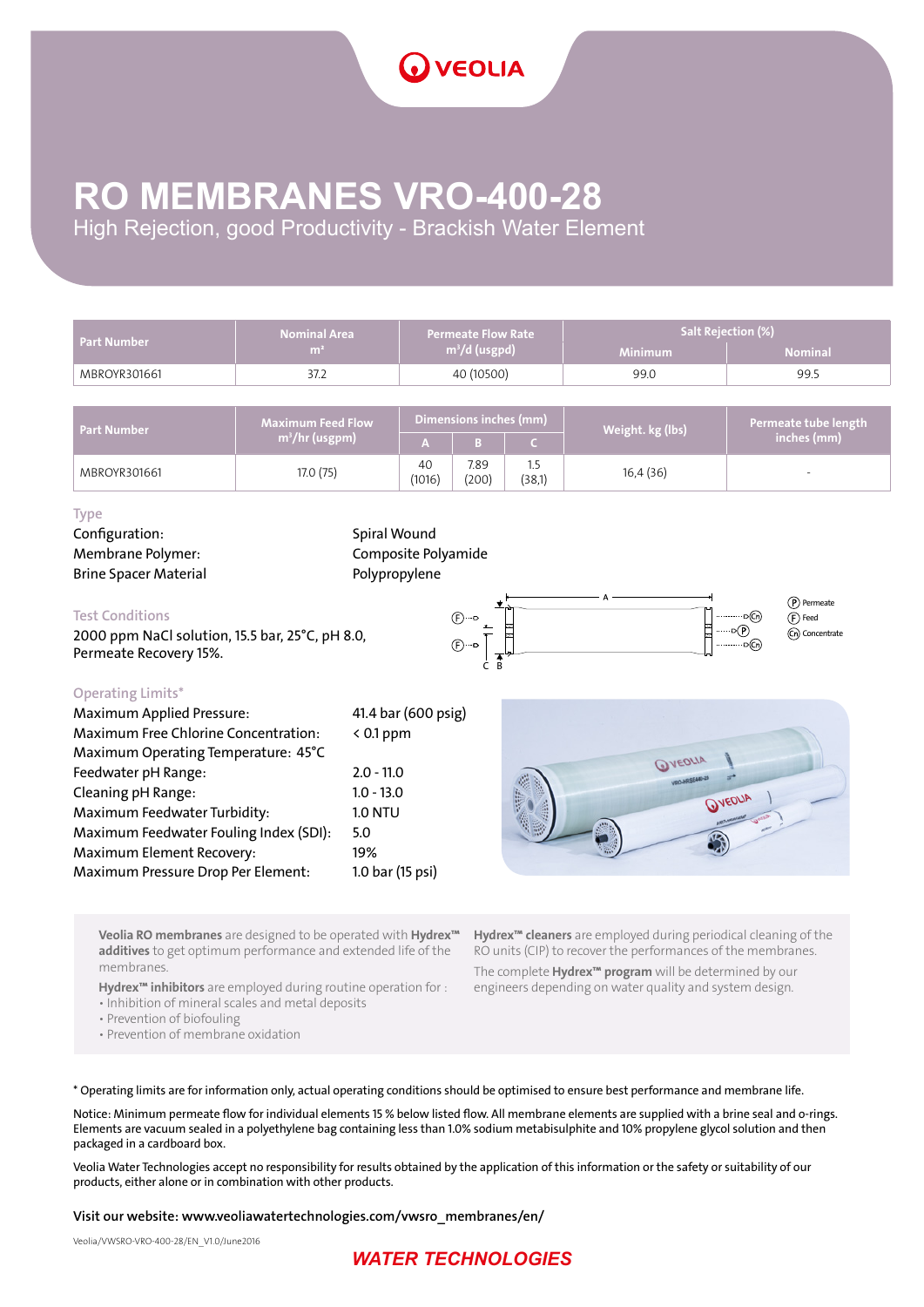# **RO MEMBRANES VRO-2540**

High Productivity - Brackish Water Element

| <b>Part Number</b> | Nominal Area   | <b>Permeate Flow Rate</b>         | <b>Salt Rejection (%)</b> , |                |  |
|--------------------|----------------|-----------------------------------|-----------------------------|----------------|--|
|                    | m <sup>2</sup> | $\mathsf{m}^3/\mathsf{d}$ (usgpd) | <b>Minimum</b>              | <b>Nominal</b> |  |
| MBROYL307131       | 2.6            | 3.8(1000)                         | 99.0                        | 99.5           |  |

| <b>Part Number</b> | $Maximum$ Feed Flow $M$    | Dimensions inches (mm) |             |                | Weight. kg (lbs) | <b>Core Tube Extension</b> |
|--------------------|----------------------------|------------------------|-------------|----------------|------------------|----------------------------|
|                    | m <sup>3</sup> /hr (usgpm) |                        |             |                |                  | inches (mm)                |
| MBROYL307131       | 1.4(6)                     | 40<br>(1016)           | 2.4<br>(61) | 0.75<br>(19.1) | 1.8(4)           | 1.2(30.5)                  |

#### Type

Configuration: Spiral Wound Brine Spacer Material **Polypropylene** 

Membrane Polymer: Composite Polyamide

#### Test Conditions

2000 ppm NaCl solution, 15.5 bar, 25°C, pH 6.5 - 7.0, Permeate Recovery 15%.



#### Operating Limits\*

| <b>Maximum Applied Pressure:</b>       | 20.7 bar (300 psig) |
|----------------------------------------|---------------------|
| Maximum Free Chlorine Concentration:   | $< 0.1$ ppm         |
| Maximum Operating Temperature: 45°C    |                     |
| Feedwater pH Range:                    | $2.0 - 11.0$        |
| Cleaning pH Range:                     | $1.0 - 13.0$        |
| Maximum Feedwater Turbidity:           | <b>1.0 NTU</b>      |
| Maximum Feedwater Fouling Index (SDI): | 5.0                 |
| Maximum Element Recovery:              | 19%                 |
| Maximum Pressure Drop Per Element:     | 1.0 bar (15 psi)    |



Veolia RO membranes are designed to be operated with Hydrex<sup>™</sup> additives to get optimum performance and extended life of the membranes.

Hydrex<sup>™</sup> inhibitors are employed during routine operation for :

• Inhibition of mineral scales and metal deposits

• Prevention of biofouling

• Prevention of membrane oxidation

Hydrex<sup>™</sup> cleaners are employed during periodical cleaning of the RO units (CIP) to recover the performances of the membranes.

The complete Hydrex<sup>™</sup> program will be determined by our engineers depending on water quality and system design.

\* Operating limits are for information only, actual operating conditions should be optimised to ensure best performance and membrane life.

Notice: Minimum permeate flow for individual elements 15 % below listed flow. All membrane elements are supplied with a brine seal and o-rings. Elements are vacuum sealed in a polyethylene bag containing less than 1.0% sodium metabisulphite and 10% propylene glycol solution and then packaged in a cardboard box.

Veolia Water Technologies accept no responsibility for results obtained by the application of this information or the safety or suitability of our products, either alone or in combination with other products.

Visit our website: www.veoliawatertechnologies.com/vwsro\_membranes/en/

Veolia/VWSRO-VRO-2540/EN\_V1.0/June2016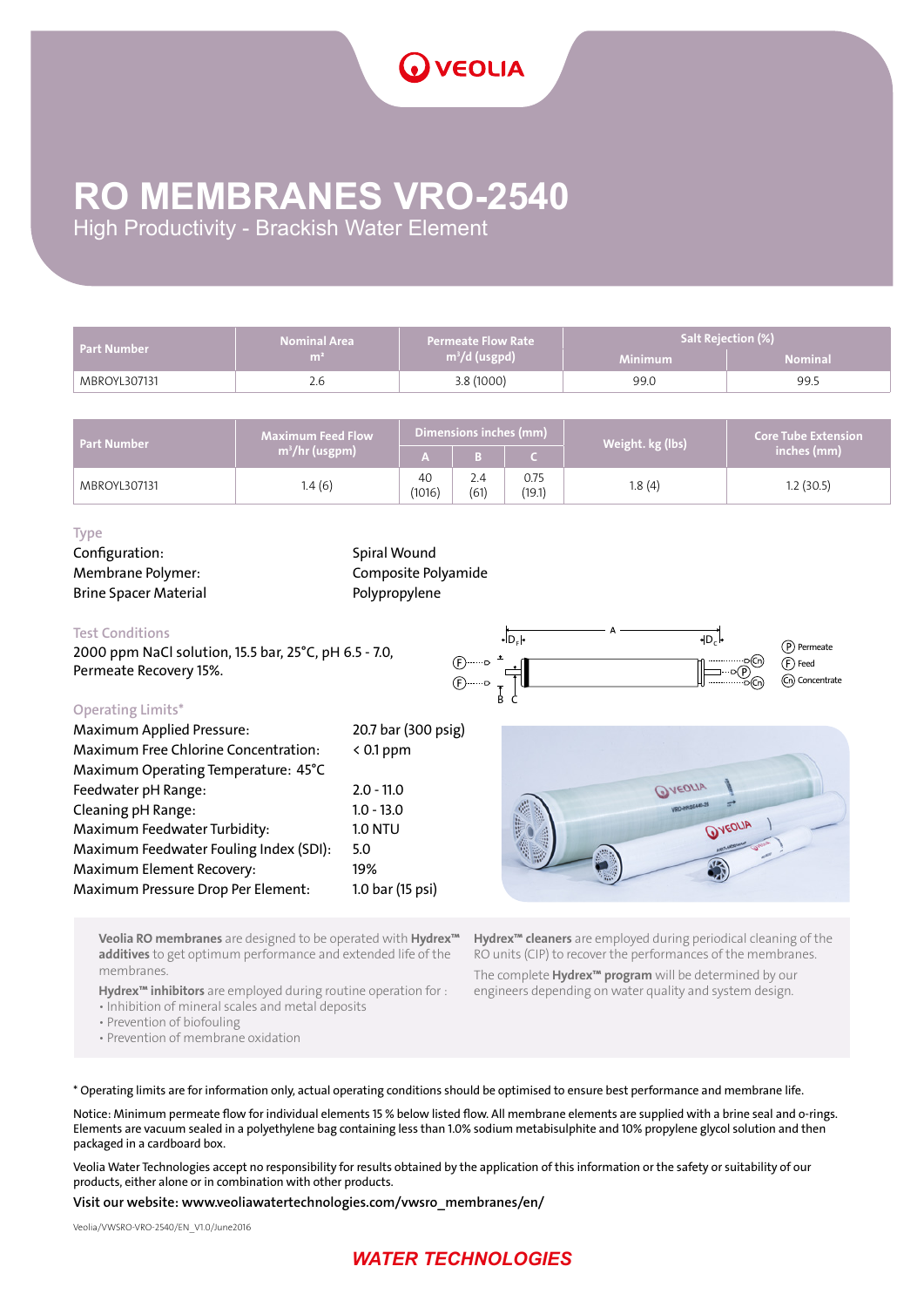### **RO MEMBRANES VRO-HR4040**

Low Energy, Excellent Productivity - Brackish Water Element

| <b>Part Number</b> | <b>Nominal Area</b> | Permeate Flow Rate | Salt Rejection (%) |                |  |  |
|--------------------|---------------------|--------------------|--------------------|----------------|--|--|
|                    | m <sup>2</sup>      | $m^3/d$ (usgpd)    | <b>Minimum</b>     | <b>Nominal</b> |  |  |
| MBROYN307128       |                     | 10.2 (2900)        | 99.3               | 99.5           |  |  |

| <b>Part Number</b> | $Maximum$ Feed Flow $M$    | Dimensions inches (mm) |                 |                | Weight. kg (lbs) | <b>Core Tube Extension</b> |
|--------------------|----------------------------|------------------------|-----------------|----------------|------------------|----------------------------|
|                    | m <sup>3</sup> /hr (usgpm) |                        |                 |                |                  | inches (mm)                |
| MBROYN307128       | 3.6(16)                    | 40<br>(1016)           | 3.95<br>(100.3) | 0.75<br>(19.1) | 3.6(8)           | 1.05(26.7)                 |

#### Type

Configuration: Spiral Wound Brine Spacer Material **Polypropylene** 

Membrane Polymer: Composite Polyamide

#### Test Conditions

2000 ppm NaCl solution, 15 bar, 25°C, pH 8.0, Permeate Recovery 15%.



| <b>Operating Limits*</b>               |                     |
|----------------------------------------|---------------------|
| <b>Maximum Applied Pressure:</b>       | 20.7 bar (300 psig) |
| Maximum Free Chlorine Concentration:   | $< 0.1$ ppm         |
| Maximum Operating Temperature: 45°C    |                     |
| Feedwater pH Range:                    | $2.0 - 11.0$        |
| Cleaning pH Range:                     | $1.0 - 13.0$        |
| Maximum Feedwater Turbidity:           | <b>1.0 NTU</b>      |
| Maximum Feedwater Fouling Index (SDI): | 5.0                 |
| Maximum Element Recovery:              | 19%                 |
| Maximum Pressure Drop Per Element:     | 1.0 bar (15 psi)    |
|                                        |                     |



Veolia RO membranes are designed to be operated with Hydrex<sup>™</sup> additives to get optimum performance and extended life of the membranes.

Hydrex<sup>™</sup> inhibitors are employed during routine operation for :

• Inhibition of mineral scales and metal deposits

• Prevention of biofouling

• Prevention of membrane oxidation

Hydrex<sup>™</sup> cleaners are employed during periodical cleaning of the RO units (CIP) to recover the performances of the membranes. The complete Hydrex™ program will be determined by our engineers depending on water quality and system design.

\* Operating limits are for information only, actual operating conditions should be optimised to ensure best performance and membrane life.

Notice: Minimum permeate flow for individual elements 15 % below listed flow. All membrane elements are supplied with a brine seal and o-rings. Elements are vacuum sealed in a polyethylene bag containing less than 1.0% sodium metabisulphite and 10% propylene glycol solution and then packaged in a cardboard box.

Veolia Water Technologies accept no responsibility for results obtained by the application of this information or the safety or suitability of our products, either alone or in combination with other products.

#### Visit our website: www.veoliawatertechnologies.com/vwsro\_membranes/en/

Veolia/VWSRO-VRO-HR4040/EN\_V1.0/June2016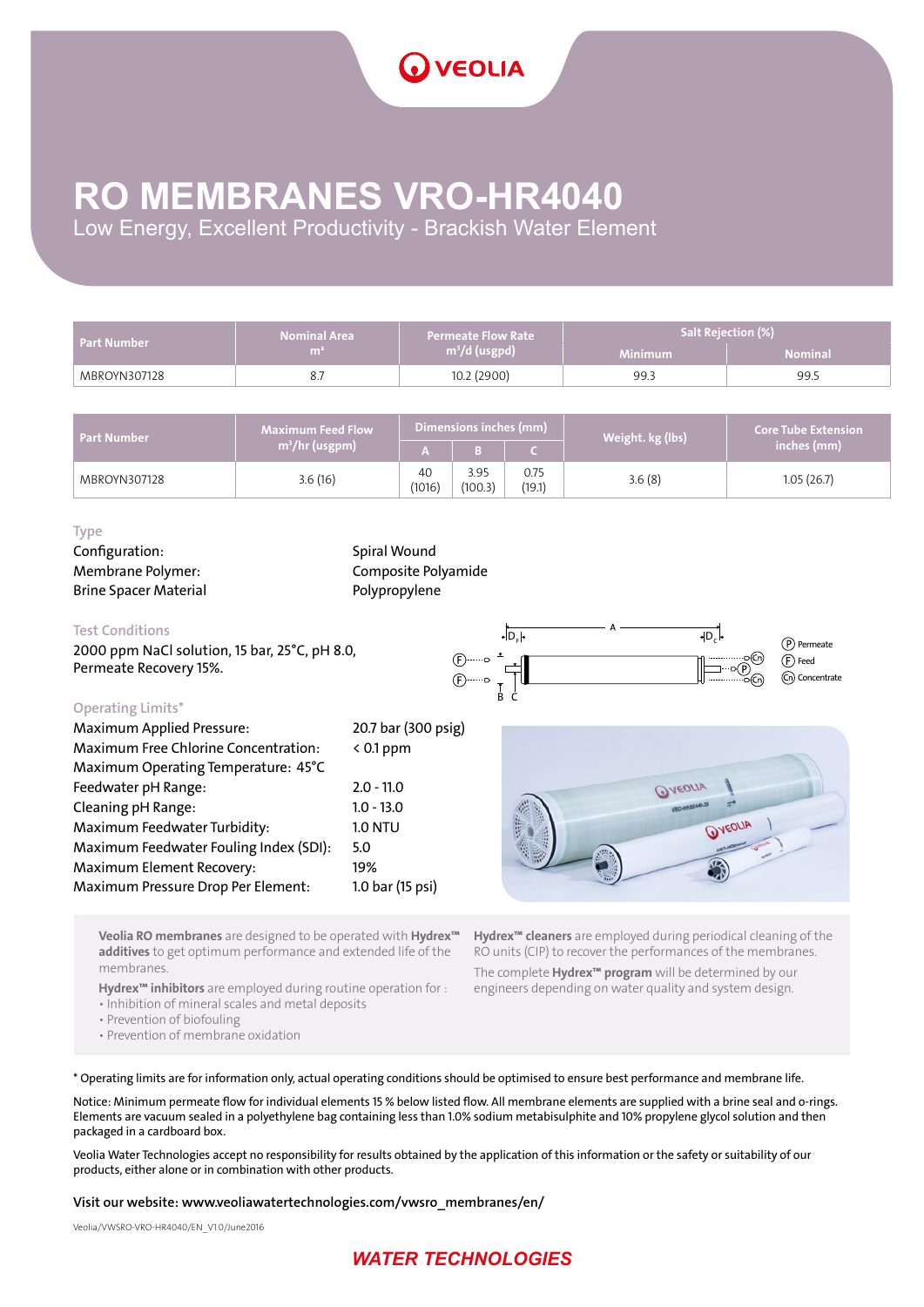# **RO MEMBRANES VRO-HRSE440-28**

Low Energy, Very High Rejection - Brackish Water Element

| <b>Part Number</b> | Permeate Flow Rate<br>Nominal Area |                 | <b>Salt Rejection (%)</b> |                |  |  |
|--------------------|------------------------------------|-----------------|---------------------------|----------------|--|--|
|                    | m                                  | $m^3/d$ (usgpd) | <b>Minimum</b>            | <b>Nominal</b> |  |  |
| MBROYR307123       | 40.9                               | 47.9 (12650)    | 99.0                      | 99.3           |  |  |

| <b>Part Number</b> | <b>Maximum Feed Flow</b>   | Dimensions inches (mm) |               |                  | Weight. kg (lbs) | Permeate tube length |
|--------------------|----------------------------|------------------------|---------------|------------------|------------------|----------------------|
|                    | m <sup>3</sup> /hr (usgpm) |                        |               |                  |                  | inches (mm)          |
| MBROYR307123       | 17.0 (75)                  | 40<br>(1016)           | 7.89<br>(200) | 1.125<br>(28, 6) | 16,4 (36)        | -                    |

#### Type

Configuration: Spiral Wound Brine Spacer Material **Polypropylene** 

Membrane Polymer: Composite Polyamide

#### Test Conditions

2000 ppm NaCl solution, 10.3 bar, 25°C, pH 8.0, Permeate Recovery 15%.



### Operating Limits\*

| <b>Maximum Applied Pressure:</b>            | 41.4 bar (600 psig) |
|---------------------------------------------|---------------------|
| <b>Maximum Free Chlorine Concentration:</b> | $< 0.1$ ppm         |
| Maximum Operating Temperature: 45°C         |                     |
| Feedwater pH Range:                         | $2.0 - 11.0$        |
| Cleaning pH Range:                          | $1.0 - 13.0$        |
| Maximum Feedwater Turbidity:                | <b>1.0 NTU</b>      |
| Maximum Feedwater Fouling Index (SDI):      | 5.0                 |
| Maximum Element Recovery:                   | 19%                 |
| Maximum Pressure Drop Per Element:          | 1.0 bar (15 psi)    |



Veolia RO membranes are designed to be operated with Hydrex<sup>™</sup> additives to get optimum performance and extended life of the membranes.

Hydrex<sup>™</sup> inhibitors are employed during routine operation for :

• Inhibition of mineral scales and metal deposits

• Prevention of biofouling

• Prevention of membrane oxidation

Hydrex<sup>™</sup> cleaners are employed during periodical cleaning of the RO units (CIP) to recover the performances of the membranes. The complete Hydrex<sup>™</sup> program will be determined by our engineers depending on water quality and system design.

\* Operating limits are for information only, actual operating conditions should be optimised to ensure best performance and membrane life.

Notice: Minimum permeate flow for individual elements 15 % below listed flow. All membrane elements are supplied with a brine seal and o-rings. Elements are vacuum sealed in a polyethylene bag containing less than 1.0% sodium metabisulphite and 10% propylene glycol solution and then packaged in a cardboard box.

Veolia Water Technologies accept no responsibility for results obtained by the application of this information or the safety or suitability of our products, either alone or in combination with other products.

#### Visit our website: www.veoliawatertechnologies.com/vwsro\_membranes/en/

Veolia/VWSRO-VRO-HRSE440-28/EN\_V1.0/June2016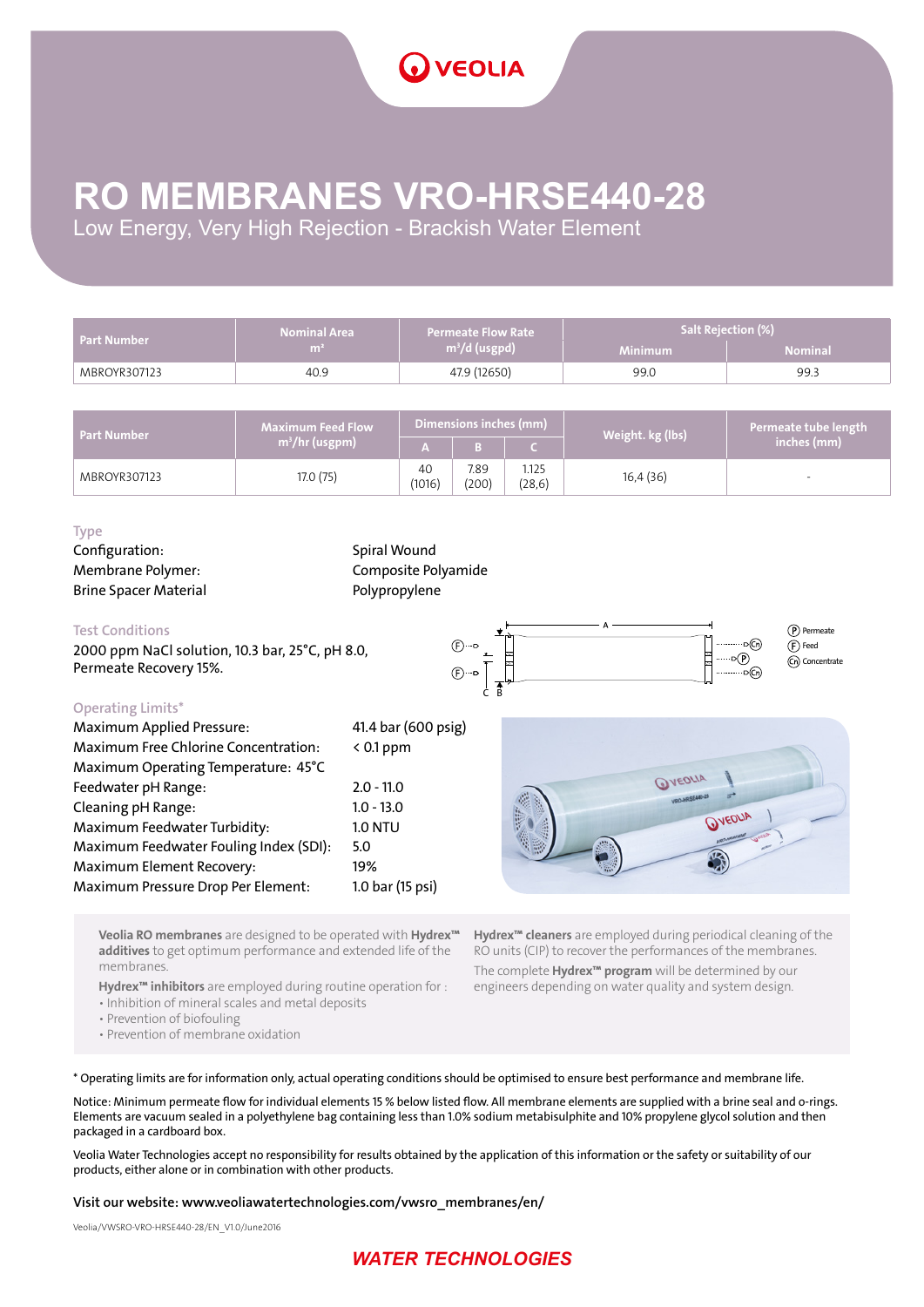# **RO MEMBRANES VRO-HWS390FF**

Heat Sanitizable Full-Fit Elements

| Part Number  | <b>Nominal Area</b> | <b>Permeate Flow Rate</b> | <b>Salt Rejection (%)</b> |                |  |
|--------------|---------------------|---------------------------|---------------------------|----------------|--|
|              | m <sub>i</sub>      | $m^3/d$ (usgpd)           | <b>Minimum</b>            | <b>Nominal</b> |  |
| MBROYN307125 | 36                  | 34 (9000)                 | 99.0                      | 99.5           |  |

| <b>Part Number</b> | $\blacksquare$ Maximum Feed Flow $\blacksquare$ | Dimensions inches (mm) |              |                  | Weight. kg (lbs) | Permeate tube length |
|--------------------|-------------------------------------------------|------------------------|--------------|------------------|------------------|----------------------|
|                    | m <sup>3</sup> /hr (usgpm)                      |                        |              |                  |                  | inches (mm)          |
| MBROYN307125       | $\overline{\phantom{0}}$                        | 40<br>(1016)           | 7.9<br>(200) | 1.125<br>(28, 6) | 15(33)           | -                    |

Configuration: Full-Fit (Mesh wrap) Membrane Polymer: Composite Polyamide ATD & Core Tube Material: Polysulphone

Type **Sanitizable Spiral Wound** 

#### Test Conditions

2000 ppm NaCl solution, 10.3 bar, 25°C, pH 6.5 - 7.0, Permeate Recovery 15%.



| <b>Operating Limits*</b>                    |                     |
|---------------------------------------------|---------------------|
| <b>Maximum Applied Pressure:</b>            | 41.4 bar (600 psig) |
| <b>Maximum Free Chlorine Concentration:</b> | $< 0.1$ ppm         |
| Maximum Operating Temperature: 45°C         |                     |
| Feedwater pH Range:                         | $2.0 - 11.0$        |
| Cleaning pH Range:                          | $1.0 - 12.0$        |
| Maximum Feedwater Turbidity:                | <b>1.0 NTU</b>      |
| Maximum Feedwater Fouling Index (SDI):      | 5.0                 |
| Maximum Sanitizing Temperature: 85°C        |                     |
| <b>Maximum Sanitizing Pressure:</b>         | 1.7 bar (25 psi)    |
| Temperature pH 10:                          | $35^{\circ}$ C      |



Veolia RO membranes are designed to be operated with Hydrex<sup>™</sup> additives to get optimum performance and extended life of the membranes.

Hydrex<sup>™</sup> inhibitors are employed during routine operation for :

• Inhibition of mineral scales and metal deposits

• Prevention of biofouling

• Prevention of membrane oxidation

Hydrex<sup>™</sup> cleaners are employed during periodical cleaning of the RO units (CIP) to recover the performances of the membranes.

The complete Hydrex<sup>™</sup> program will be determined by our engineers depending on water quality and system design.

\* Operating limits are for information only, actual operating conditions should be optimised to ensure best performance and membrane life.

Notice: Minimum permeate flow for individual elements 15 % below listed flow. All membrane elements are supplied with a brine seal and o-rings. Elements are vacuum sealed in a polyethylene bag containing less than 1.0% sodium metabisulphite and 10% propylene glycol solution and then packaged in a cardboard box.

Veolia Water Technologies accept no responsibility for results obtained by the application of this information or the safety or suitability of our products, either alone or in combination with other products.

#### Visit our website: www.veoliawatertechnologies.com/vwsro\_membranes/en/

Veolia/VWSRO-VRO-HWS390FF/EN\_V1.0/June2016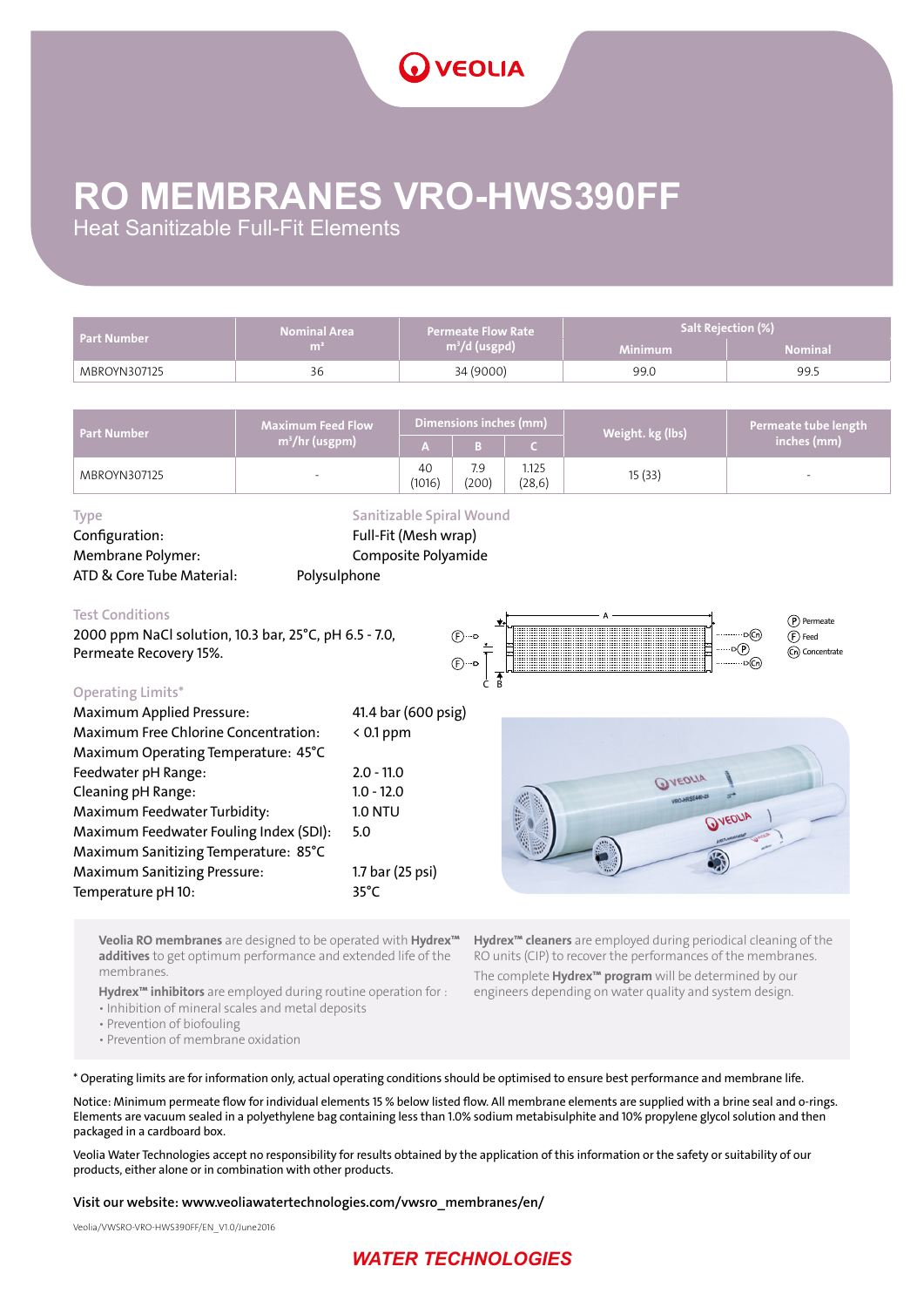# **RO MEMBRANES VRO-HWS4040FF**

Heat Sanitizable Full-Fit Elements

| <b>Part Number</b> | <b>Nominal Area</b><br>Permeate Flow Rate |                           | Salt Rejection (%)       |                |  |
|--------------------|-------------------------------------------|---------------------------|--------------------------|----------------|--|
|                    | m                                         | m <sup>3</sup> /d (usgpd) | <b>Minimum</b>           | <b>Nominal</b> |  |
| MBROYN307124       |                                           | 7.2 (1900)                | $\overline{\phantom{a}}$ | 99.5           |  |

| <b>Part Number</b> | Maximum Feed Flow ' | Dimensions inches (mm) |               |                | Weight. kg (lbs) | Core Tube Extension |
|--------------------|---------------------|------------------------|---------------|----------------|------------------|---------------------|
|                    | $m^3$ /hr (usgpm)   |                        |               |                |                  | inches (mm)         |
| MBROYN307124       | -                   | 40<br>(1016)           | 3.98<br>(101) | 0.75<br>(19.1) | 3.2(7)           | 1.05(26.7)          |

Configuration: Full-Fit (Mesh wrap) Membrane Polymer: Composite Polyamide ATD & Core Tube Material: Polysulphone

# Type **Sanitizable Spiral Wound**

Test Conditions

2000 ppm NaCl solution, 10.3 bar, 25°C, pH 6.5 - 7.0, Permeate Recovery 15%.



**OVEDLIA** 

**OVEDLIA** 

#### Operating Limits\*

| <b>Maximum Applied Pressure:</b>       | 41.4 bar (600 psig) |
|----------------------------------------|---------------------|
| Maximum Free Chlorine Concentration:   | $< 0.1$ ppm         |
| Maximum Operating Temperature: 45°C    |                     |
| Feedwater pH Range:                    | $2.0 - 11.0$        |
| Cleaning pH Range:                     | $1.0 - 12.0$        |
| Maximum Feedwater Turbidity:           | <b>1.0 NTU</b>      |
| Maximum Feedwater Fouling Index (SDI): | 5.0                 |
| Maximum Sanitizing Temperature: 85°C   |                     |
| <b>Maximum Sanitizing Pressure:</b>    | 1.7 bar (25 psi)    |
| Temperature pH 10:                     | $35^{\circ}$ C      |
|                                        |                     |



Veolia RO membranes are designed to be operated with Hydrex<sup>™</sup> additives to get optimum performance and extended life of the membranes.

Hydrex<sup>™</sup> inhibitors are employed during routine operation for :

• Inhibition of mineral scales and metal deposits

• Prevention of biofouling

• Prevention of membrane oxidation

\* Operating limits are for information only, actual operating conditions should be optimised to ensure best performance and membrane life.

Notice: Minimum permeate flow for individual elements 15 % below listed flow. All membrane elements are supplied with a brine seal and o-rings. Elements are vacuum sealed in a polyethylene bag containing less than 1.0% sodium metabisulphite and 10% propylene glycol solution and then packaged in a cardboard box.

Veolia Water Technologies accept no responsibility for results obtained by the application of this information or the safety or suitability of our products, either alone or in combination with other products.

#### Visit our website: www.veoliawatertechnologies.com/vwsro\_membranes/en/

Veolia/VWSRO-VRO-HWS4040FF/EN\_V1.0/June2016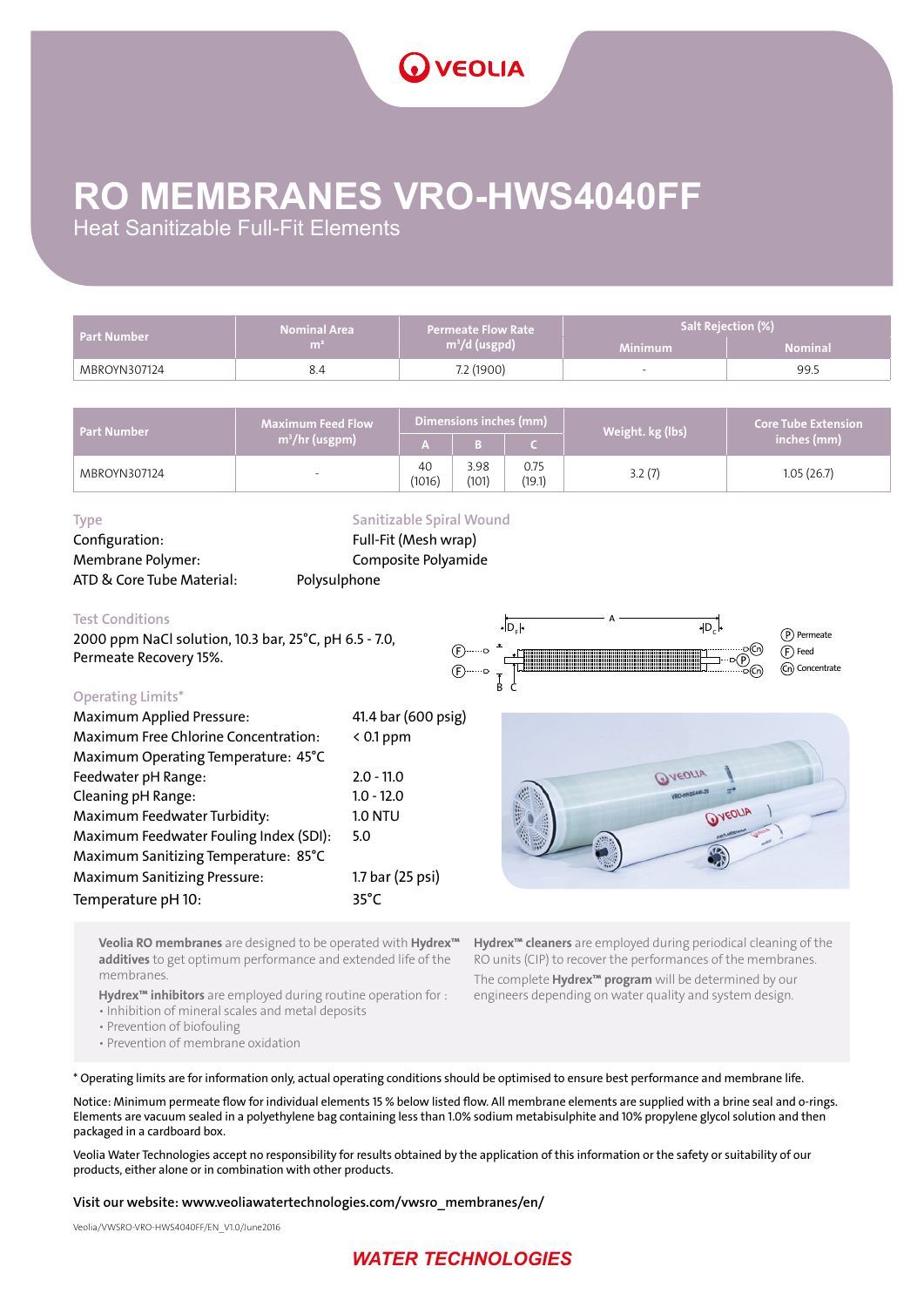

### **RO MEMBRANES VRO-SE4040**

Extra Low Energy, Excellent Productivity - Brackish Water Element

| Part Number  | <b>Nominal Area</b> | <b>Permeate Flow Rate</b>               | Salt Rejection (%)       |                |  |  |
|--------------|---------------------|-----------------------------------------|--------------------------|----------------|--|--|
|              | m <sup>2</sup>      | $\frac{1}{2}$ m <sup>3</sup> /d (usgpd) | <b>Minimum</b>           | <b>Nominal</b> |  |  |
| MBROYN307130 | 8.,                 | 10.2 (2700)                             | $\overline{\phantom{0}}$ | 99.0           |  |  |

| <b>Part Number</b> | Maximum Feed Flow '        | Dimensions inches (mm) |                 |                | Weight. kg (lbs) | <b>Core Tube Extension</b> |
|--------------------|----------------------------|------------------------|-----------------|----------------|------------------|----------------------------|
|                    | m <sup>3</sup> /hr (usgpm) |                        |                 |                |                  | inches (mm)                |
| MBROYN307130       | 3.6(16)                    | 40<br>(1016)           | 3.95<br>(100.3) | 0.75<br>(19.1) | 3.6(8)           | 1.05(26.7)                 |

#### Type

Configuration: Spiral Wound Brine Spacer Material **Polypropylene** 

Membrane Polymer: Composite Polyamide

#### Test Conditions

2000 ppm NaCl solution, 8.6 bar, 25°C, pH 8.0, Permeate Recovery 15%.



#### Operating Limits\*

| <b>Maximum Applied Pressure:</b>       | 20.7 bar (300 psig) |
|----------------------------------------|---------------------|
| Maximum Free Chlorine Concentration:   | $< 0.1$ ppm         |
| Maximum Operating Temperature: 45°C    |                     |
| Feedwater pH Range:                    | $2.0 - 11.0$        |
| Cleaning pH Range:                     | $1.0 - 13.0$        |
| Maximum Feedwater Turbidity:           | <b>1.0 NTU</b>      |
| Maximum Feedwater Fouling Index (SDI): | 5.0                 |
| Maximum Element Recovery:              | 19%                 |
| Maximum Pressure Drop Per Element:     | 1.0 bar (15 psi)    |



Veolia RO membranes are designed to be operated with Hydrex<sup>™</sup> additives to get optimum performance and extended life of the membranes.

Hydrex<sup>™</sup> inhibitors are employed during routine operation for :

• Inhibition of mineral scales and metal deposits

• Prevention of biofouling

• Prevention of membrane oxidation

Hydrex<sup>™</sup> cleaners are employed during periodical cleaning of the RO units (CIP) to recover the performances of the membranes. The complete Hydrex<sup>™</sup> program will be determined by our engineers depending on water quality and system design.

\* Operating limits are for information only, actual operating conditions should be optimised to ensure best performance and membrane life.

Notice: Minimum permeate flow for individual elements 15 % below listed flow. All membrane elements are supplied with a brine seal and o-rings. Elements are vacuum sealed in a polyethylene bag containing less than 1.0% sodium metabisulphite and 10% propylene glycol solution and then packaged in a cardboard box.

Veolia Water Technologies accept no responsibility for results obtained by the application of this information or the safety or suitability of our products, either alone or in combination with other products.

#### Visit our website: www.veoliawatertechnologies.com/vwsro\_membranes/en/

Veolia/VWSRO-VRO-SE4040/EN\_V1.0/June2016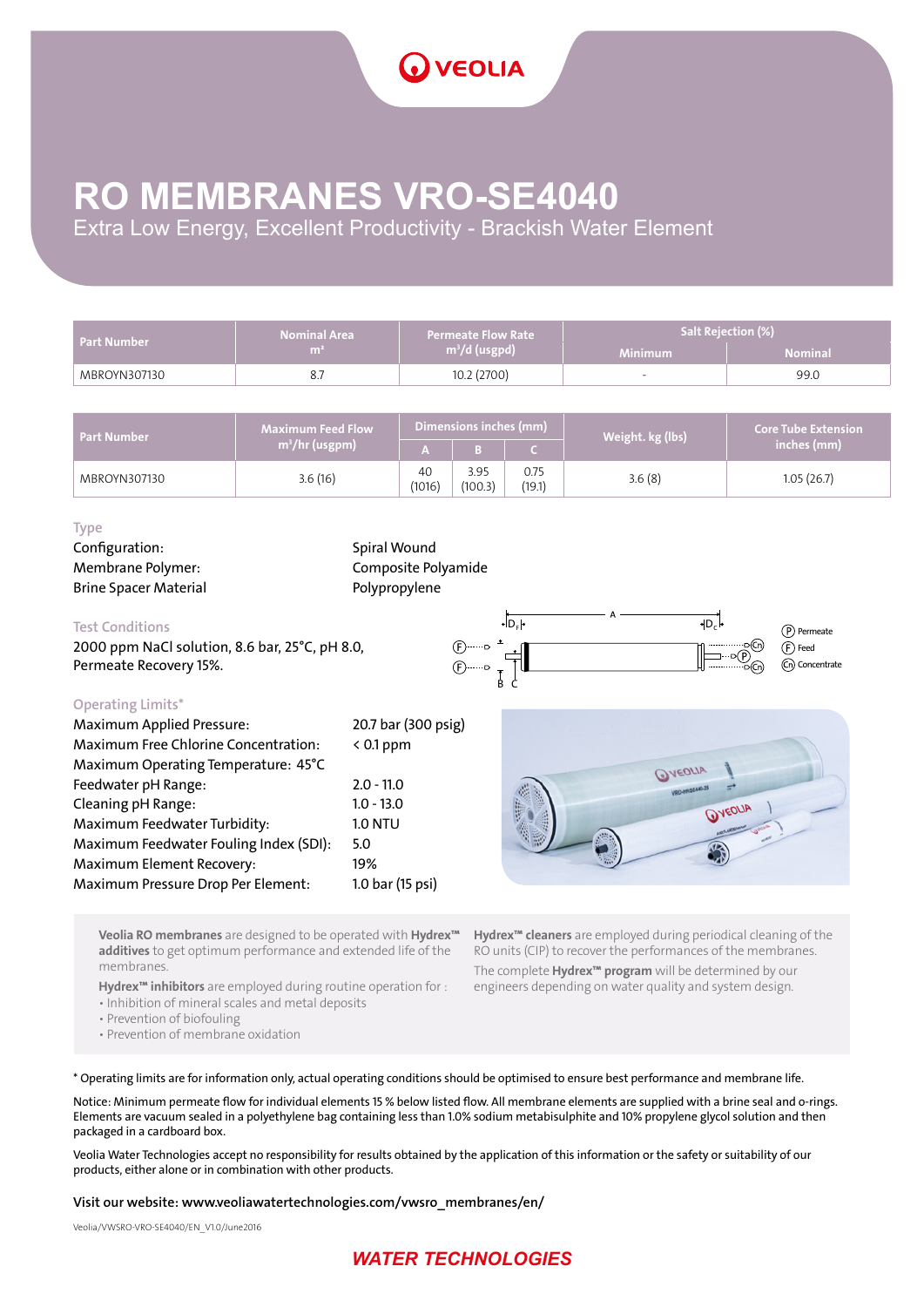# **RO MEMBRANES VRO-XSE400-28**

High Rejection, High Productivity - Sea Water Element

| Part Number  | <b>Nominal Area</b><br>m | <b>Permeate Flow Rate</b><br>$m^3/d$ (usgpd) | Minimum | Salt Rejection (%)<br><b>Nominal</b> | <b>Boron Rejection (%)</b><br><b>Stabilized</b> |
|--------------|--------------------------|----------------------------------------------|---------|--------------------------------------|-------------------------------------------------|
| MBROYR307133 | 37.1                     | 34 (9000)                                    | 99.6    | 99.8                                 | 91.5                                            |

| Part Number  | $\blacksquare$ Maximum Feed Flow $\nabla$ | Dimensions inches (mm) |               |                  | Weight. kg (lbs) | Permeate tube length |
|--------------|-------------------------------------------|------------------------|---------------|------------------|------------------|----------------------|
|              | $\langle m^3/hr (usgpm) \rangle$          |                        |               |                  |                  | inches (mm)          |
| MBROYR307133 | 17.0 (75)                                 | 40<br>(1016)           | 7.89<br>(200) | 1.125<br>(28, 6) | 16,4(36)         | -                    |

#### Type

Configuration: Spiral Wound Brine Spacer Material **Polypropylene** 

Membrane Polymer: Composite Polyamide

#### Test Conditions

32000 ppm NaCl solution, Boron Concentration 5 ppm, 56 bar, 25°C, pH 8.0, Permeate Recovery 8%.



#### Operating Limits\*

| <b>Maximum Applied Pressure:</b>       | 82.7 bar (1200 psig) |
|----------------------------------------|----------------------|
| Maximum Free Chlorine Concentration:   | $< 0.1$ ppm          |
| Maximum Operating Temperature: 45°C    |                      |
| Feedwater pH Range:                    | $2.0 - 11.0$         |
| Cleaning pH Range:                     | $1.0 - 13.0$         |
| Maximum Feedwater Turbidity:           | <b>1.0 NTU</b>       |
| Maximum Feedwater Fouling Index (SDI): | 5.0                  |
| Maximum Element Recovery:              | 19%                  |
| Maximum Pressure Drop Per Element:     | 1.0 bar (15 psi)     |
|                                        |                      |



Veolia RO membranes are designed to be operated with Hydrex<sup>™</sup> additives to get optimum performance and extended life of the membranes.

Hydrex<sup>™</sup> inhibitors are employed during routine operation for :

• Inhibition of mineral scales and metal deposits

• Prevention of biofouling

• Prevention of membrane oxidation

Hydrex<sup>™</sup> cleaners are employed during periodical cleaning of the RO units (CIP) to recover the performances of the membranes. The complete Hydrex<sup>™</sup> program will be determined by our engineers depending on water quality and system design.

\* Operating limits are for information only, actual operating conditions should be optimised to ensure best performance and membrane life.

Notice: Minimum permeate flow for individual elements 15 % below listed flow. All membrane elements are supplied with a brine seal and o-rings. Elements are vacuum sealed in a polyethylene bag containing less than 1.0% sodium metabisulphite and 10% propylene glycol solution and then packaged in a cardboard box.

Veolia Water Technologies accept no responsibility for results obtained by the application of this information or the safety or suitability of our products, either alone or in combination with other products.

#### Visit our website: www.veoliawatertechnologies.com/vwsro\_membranes/en/

Veolia/VWSRO-VRO-XSE400-28/EN\_V1.0/June2016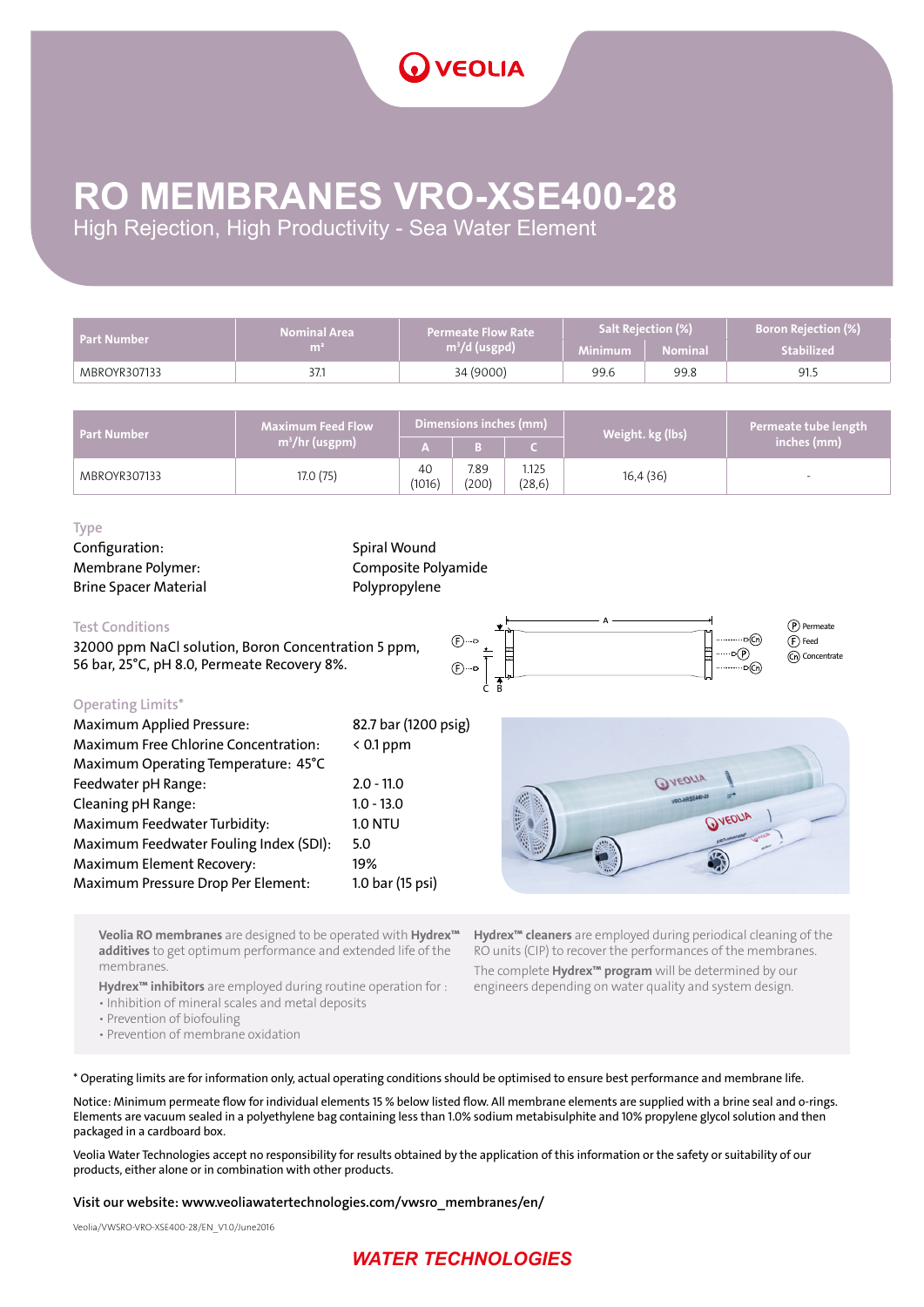

### **RO MEMBRANES VRO-XSE2521**

Extra Low Energy, Excellent Productivity - Brackish Water Element

| <b>Part Number</b> | <b>Nominal Area</b><br>m <sub>i</sub> | <b>Permeate Flow Rate</b><br>$m^3/d$ (usgpd) | Stabilized Salt Rejection (%) |
|--------------------|---------------------------------------|----------------------------------------------|-------------------------------|
| MBROYL307126       |                                       | I.4 (365)                                    | 99.0                          |

| <b>Part Number</b> | <b>Maximum Feed Flow</b>   |                 | Dimensions inches (mm) |                | Core Tube Extension <b>\</b><br>Weight. kg (lbs) |             |
|--------------------|----------------------------|-----------------|------------------------|----------------|--------------------------------------------------|-------------|
|                    | m <sup>3</sup> /hr (usgpm) |                 |                        |                |                                                  | inches (mm) |
| MBROYL307126       | 1.4(6)                     | 21.0<br>(533.4) | $2.4^{\circ}$<br>(61)  | 0.75<br>(19.1) | 0.9(2)                                           | .2(30.5)    |

#### Type

Configuration: Spiral Wound Brine Spacer Material **Polypropylene** 

Membrane Polymer: Composite Polyamide

#### Test Conditions

500 ppm NaCl solution, 6.9 bar, 25°C, pH 6.5 - 7.0, Permeate Recovery 8%.



#### Operating Limits\*

| <b>Maximum Applied Pressure:</b>       | 20.7 bar (300 psig) |
|----------------------------------------|---------------------|
| Maximum Free Chlorine Concentration:   | $< 0.1$ ppm         |
| Maximum Operating Temperature: 45°C    |                     |
| Feedwater pH Range:                    | $2.0 - 11.0$        |
| Cleaning pH Range:                     | $1.0 - 13.0$        |
| Maximum Feedwater Turbidity:           | <b>1.0 NTU</b>      |
| Maximum Feedwater Fouling Index (SDI): | 5.0                 |
| Maximum Element Recovery:              | 19%                 |
| Maximum Pressure Drop Per Element:     | 0.9 bar (13 psi)    |



Veolia RO membranes are designed to be operated with Hydrex<sup>™</sup> additives to get optimum performance and extended life of the membranes.

Hydrex<sup>™</sup> inhibitors are employed during routine operation for :

• Inhibition of mineral scales and metal deposits

• Prevention of biofouling

• Prevention of membrane oxidation

Hydrex<sup>™</sup> cleaners are employed during periodical cleaning of the RO units (CIP) to recover the performances of the membranes. The complete Hydrex<sup>™</sup> program will be determined by our engineers depending on water quality and system design.

\* Operating limits are for information only, actual operating conditions should be optimised to ensure best performance and membrane life.

Notice: Minimum permeate flow for individual elements 15 % below listed flow. All membrane elements are supplied with a brine seal and o-rings. Elements are vacuum sealed in a polyethylene bag containing less than 1.0% sodium metabisulphite and 10% propylene glycol solution and then packaged in a cardboard box.

Veolia Water Technologies accept no responsibility for results obtained by the application of this information or the safety or suitability of our products, either alone or in combination with other products.

#### Visit our website: www.veoliawatertechnologies.com/vwsro\_membranes/en/

Veolia/VWSRO-VRO-XSE2521/EN\_V1.0/June2016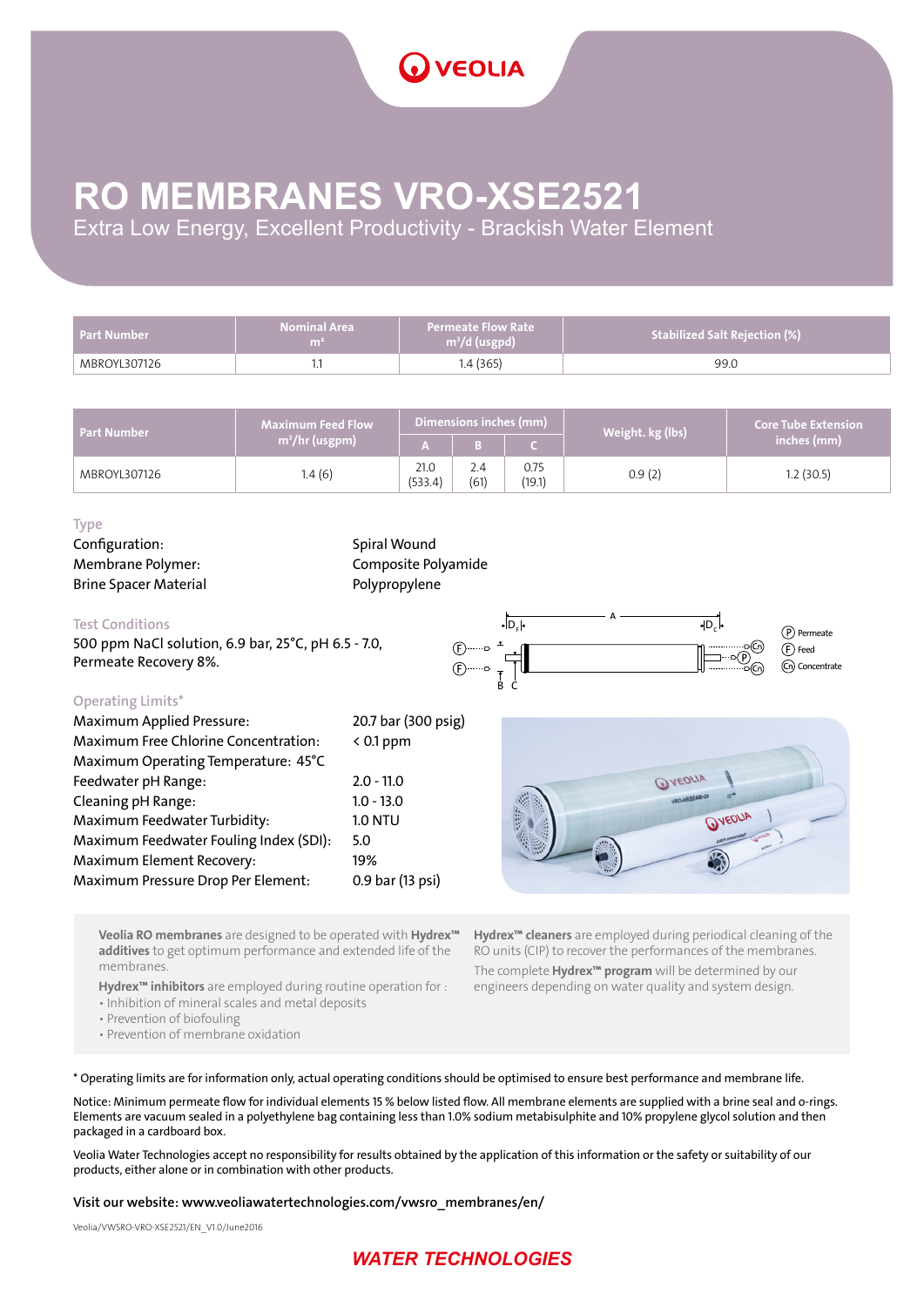### **RO MEMBRANES VRO-XSE2540**

Extra Low Energy, Excellent Productivity - Brackish Water Element

| <b>Part Number</b> | <b>Nominal Area</b><br>m <sup>2</sup> | <b>Permeate Flow Rate</b><br>$m^3/d$ (usgpd) |             |                | <b>Stabilized Salt Rejection (%)</b> |                            |
|--------------------|---------------------------------------|----------------------------------------------|-------------|----------------|--------------------------------------|----------------------------|
| MBROYL307127       | 2.6                                   | 3.2(850)                                     |             |                | 99.0                                 |                            |
|                    |                                       |                                              |             |                |                                      |                            |
| <b>Part Number</b> | <b>Maximum Feed Flow</b>              | Dimensions inches (mm)                       |             |                | Weight. kg (lbs)                     | <b>Core Tube Extension</b> |
|                    | $m^3$ /hr (usgpm)                     | IA.                                          | в           | $\epsilon$     |                                      | inches (mm)                |
| MBROYL307127       | 1.4(6)                                | 40.0<br>(1016)                               | 2.4<br>(61) | 0.75<br>(19.1) | 1.8(4)                               | 1.2(30.5)                  |

#### Type

Configuration: Spiral Wound Brine Spacer Material **Polypropylene** 

Membrane Polymer: Composite Polyamide

#### Test Conditions

500 ppm NaCl solution, 6.9 bar, 25°C, pH 6.5 - 7.0, Permeate Recovery 15%.



#### Operating Limits\*

| Maximum Free Chlorine Concentration:<br>Maximum Operating Temperature: 45°C<br>Feedwater pH Range:<br>Cleaning pH Range: | $< 0.1$ ppm      |
|--------------------------------------------------------------------------------------------------------------------------|------------------|
|                                                                                                                          |                  |
|                                                                                                                          |                  |
|                                                                                                                          | $2.0 - 11.0$     |
|                                                                                                                          | $1.0 - 13.0$     |
| Maximum Feedwater Turbidity:                                                                                             | <b>1.0 NTU</b>   |
| Maximum Feedwater Fouling Index (SDI):<br>5.0                                                                            |                  |
| Maximum Element Recovery:                                                                                                | 19%              |
| Maximum Pressure Drop Per Element:                                                                                       | 0.9 bar (13 psi) |



Veolia RO membranes are designed to be operated with Hydrex<sup>™</sup> additives to get optimum performance and extended life of the membranes.

Hydrex<sup>™</sup> inhibitors are employed during routine operation for :

• Inhibition of mineral scales and metal deposits

• Prevention of biofouling

• Prevention of membrane oxidation

Hydrex<sup>™</sup> cleaners are employed during periodical cleaning of the RO units (CIP) to recover the performances of the membranes. The complete Hydrex<sup>™</sup> program will be determined by our engineers depending on water quality and system design.

\* Operating limits are for information only, actual operating conditions should be optimised to ensure best performance and membrane life.

Notice: Minimum permeate flow for individual elements 15 % below listed flow. All membrane elements are supplied with a brine seal and o-rings. Elements are vacuum sealed in a polyethylene bag containing less than 1.0% sodium metabisulphite and 10% propylene glycol solution and then packaged in a cardboard box.

Veolia Water Technologies accept no responsibility for results obtained by the application of this information or the safety or suitability of our products, either alone or in combination with other products.

#### Visit our website: www.veoliawatertechnologies.com/vwsro\_membranes/en/

Veolia/VWSRO-VRO-XSE2540/EN\_V1.0/June2016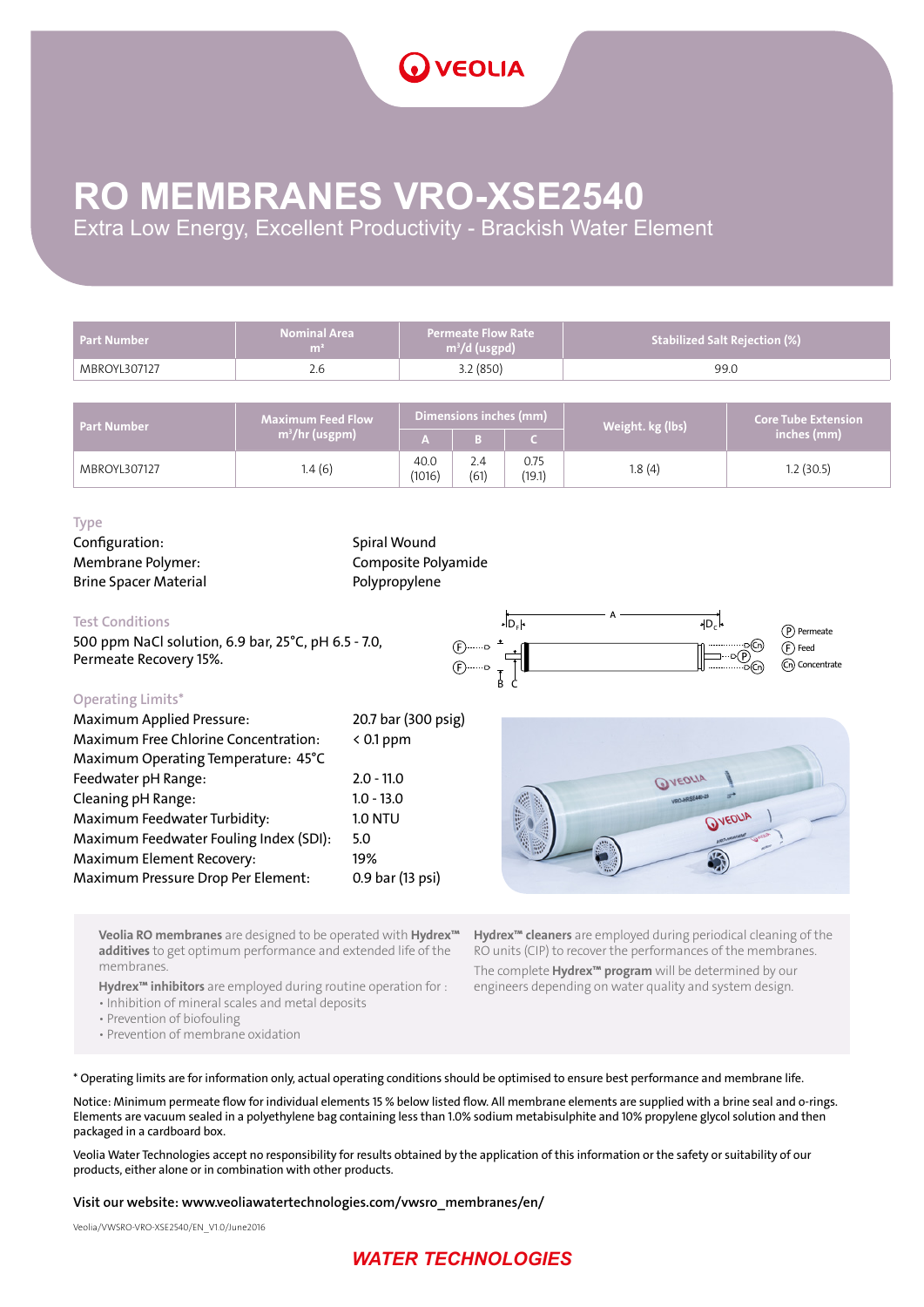# **RO MEMBRANES VRO-XSE4021**

Extra Low Energy, Excellent Productivity - Brackish Water Element

| <b>Part Number</b> | <b>Nominal Area</b><br>m <sup>2</sup> | <b>Permeate Flow Rate</b><br>$\frac{1}{2}$ m <sup>3</sup> /d (usgpd) | <b>Stabilized Salt Rejection (%)</b> |
|--------------------|---------------------------------------|----------------------------------------------------------------------|--------------------------------------|
| MBROYN307129       | 3.29                                  | 3.88 (1025)                                                          | 99.0                                 |

| <b>Part Number</b> | $Maximum$ Feed Flow $M$    |                 | Dimensions inches (mm) |                | Weight. kg (lbs) | <b>Core Tube Extension</b> |
|--------------------|----------------------------|-----------------|------------------------|----------------|------------------|----------------------------|
|                    | m <sup>3</sup> /hr (usgpm) |                 |                        |                |                  | inches (mm)                |
| MBROYN307129       | 3.2(14)                    | 21.0<br>(533.4) | 3.95<br>(100.3)        | 0.75<br>(19.1) | 1.8(4)           | 1.2(30.5)                  |

#### Type

Configuration: Spiral Wound Brine Spacer Material **Polypropylene** 

Membrane Polymer: Composite Polyamide

#### Test Conditions

500 ppm NaCl solution, 6.9 bar, 25°C, pH 6.5 - 7.0, Permeate Recovery 8%.



### Operating Limits\*

| <b>OPLIGUILE LITTLES</b>               |                     |
|----------------------------------------|---------------------|
| <b>Maximum Applied Pressure:</b>       | 20.7 bar (300 psig) |
| Maximum Free Chlorine Concentration:   | $< 0.1$ ppm         |
| Maximum Operating Temperature: 45°C    |                     |
| Feedwater pH Range:                    | $2.0 - 11.0$        |
| Cleaning pH Range:                     | $1.0 - 13.0$        |
| Maximum Feedwater Turbidity:           | <b>1.0 NTU</b>      |
| Maximum Feedwater Fouling Index (SDI): | 5.0                 |
| Maximum Element Recovery:              | 19%                 |
| Maximum Pressure Drop Per Element:     | 0.9 bar (13 psi)    |
|                                        |                     |



Veolia RO membranes are designed to be operated with Hydrex<sup>™</sup> additives to get optimum performance and extended life of the membranes.

Hydrex<sup>™</sup> inhibitors are employed during routine operation for :

• Inhibition of mineral scales and metal deposits

• Prevention of biofouling

• Prevention of membrane oxidation

Hydrex<sup>™</sup> cleaners are employed during periodical cleaning of the RO units (CIP) to recover the performances of the membranes. The complete Hydrex<sup>™</sup> program will be determined by our engineers depending on water quality and system design.

\* Operating limits are for information only, actual operating conditions should be optimised to ensure best performance and membrane life.

Notice: Minimum permeate flow for individual elements 15 % below listed flow. All membrane elements are supplied with a brine seal and o-rings. Elements are vacuum sealed in a polyethylene bag containing less than 1.0% sodium metabisulphite and 10% propylene glycol solution and then packaged in a cardboard box.

Veolia Water Technologies accept no responsibility for results obtained by the application of this information or the safety or suitability of our products, either alone or in combination with other products.

#### Visit our website: www.veoliawatertechnologies.com/vwsro\_membranes/en/

Veolia/VWSRO-VRO-XSE4021/EN\_V1.0/June2016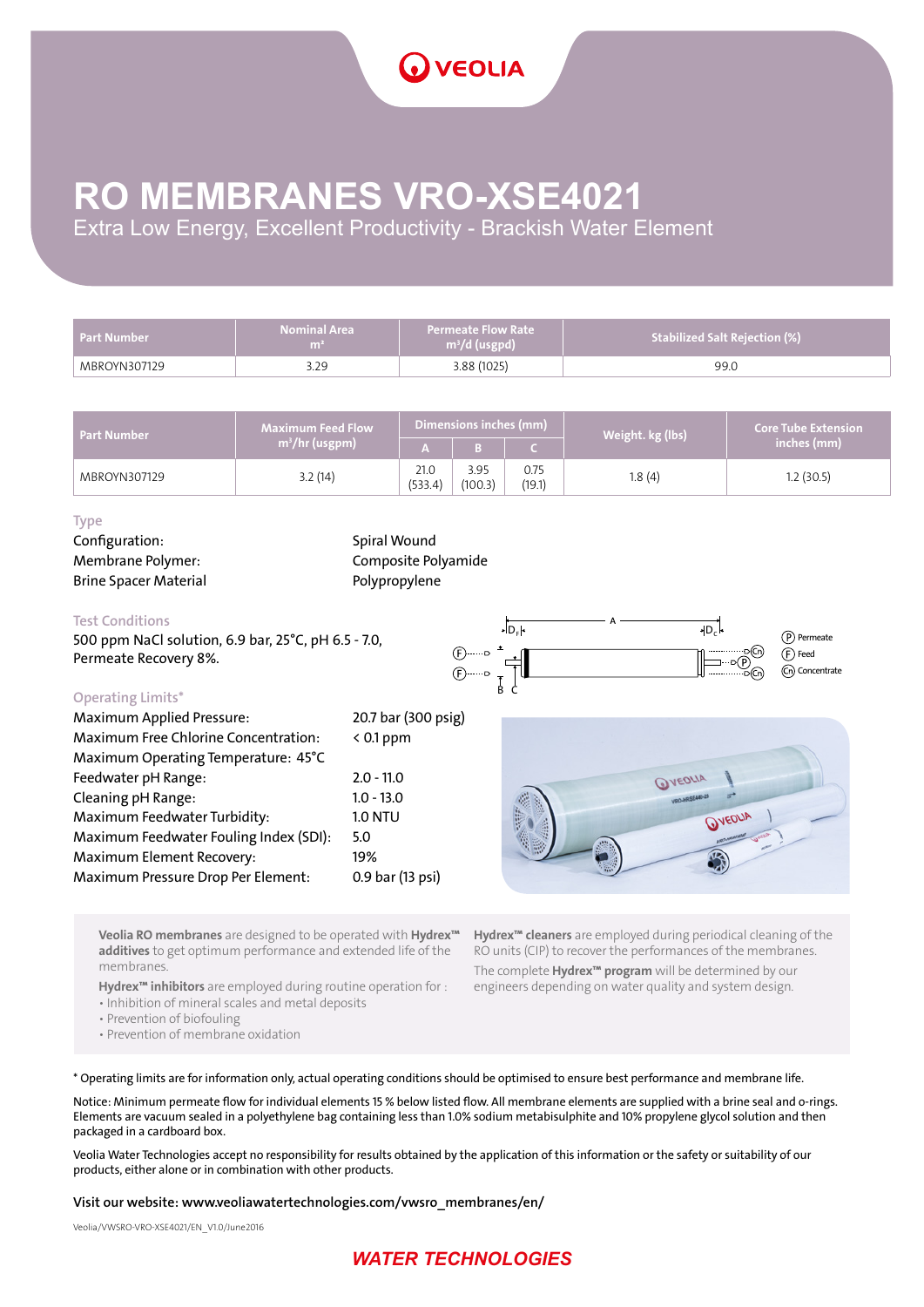# **RO MEMBRANES VRO-XSE440-28**

Extra Low Energy, High Rejection - Brackish Water Element

| <b>Part Number</b> | <b>Nominal Area</b> | <b>Permeate Flow Rate</b> | Salt Rejection (%) |                |  |  |
|--------------------|---------------------|---------------------------|--------------------|----------------|--|--|
|                    | m                   | $m^3/d$ (usgpd)           | <b>Minimum</b>     | <b>Nominal</b> |  |  |
| MBROYR307122       | 40.9                | 53 (14000)                | 97.0               | 99.0           |  |  |

| Part Number  | <b>Maximum Feed Flow</b> |              | Dimensions inches (mm) |        | Weight. kg (lbs) | Permeate tube length     |
|--------------|--------------------------|--------------|------------------------|--------|------------------|--------------------------|
|              | $m^3$ /hr (usgpm)        |              |                        |        |                  | inches (mm)              |
| MBROYR307122 | 17.0 (75)                | 40<br>(1016) | 7.89<br>(200)          | (38,1) | 16,4 (36)        | $\overline{\phantom{a}}$ |

#### Type

Configuration: Spiral Wound Brine Spacer Material: Polypropylene

Membrane Polymer: Composite Polyamide

#### Test Conditions

2000 ppm NaCl solution, 8.6 bar, 25°C, pH 8.0, Permeate Recovery 15%.



### Operating Limits\*

| 41.4 bar (600 psig) |
|---------------------|
| $< 0.1$ ppm         |
|                     |
| $2.0 - 11.0$        |
| $1.0 - 13.0$        |
| <b>1.0 NTU</b>      |
| 5.0                 |
| 19%                 |
| 1.0 bar (15 psi)    |
|                     |



Veolia RO membranes are designed to be operated with Hydrex<sup>™</sup> additives to get optimum performance and extended life of the membranes.

Hydrex<sup>™</sup> inhibitors are employed during routine operation for :

• Inhibition of mineral scales and metal deposits

• Prevention of biofouling

• Prevention of membrane oxidation

Hydrex<sup>™</sup> cleaners are employed during periodical cleaning of the RO units (CIP) to recover the performances of the membranes. The complete Hydrex<sup>™</sup> program will be determined by our engineers depending on water quality and system design.

\* Operating limits are for information only, actual operating conditions should be optimised to ensure best performance and membrane life.

Notice: Minimum permeate flow for individual elements 15 % below listed flow. All membrane elements are supplied with a brine seal and o-rings. Elements are vacuum sealed in a polyethylene bag containing less than 1.0% sodium metabisulphite and 10% propylene glycol solution and then packaged in a cardboard box.

Veolia Water Technologies accept no responsibility for results obtained by the application of this information or the safety or suitability of our products, either alone or in combination with other products.

#### Visit our website: www.veoliawatertechnologies.com/vwsro\_membranes/en/

Veolia/VWSRO-VRO-XSE440-28/EN\_V1.0/June2016